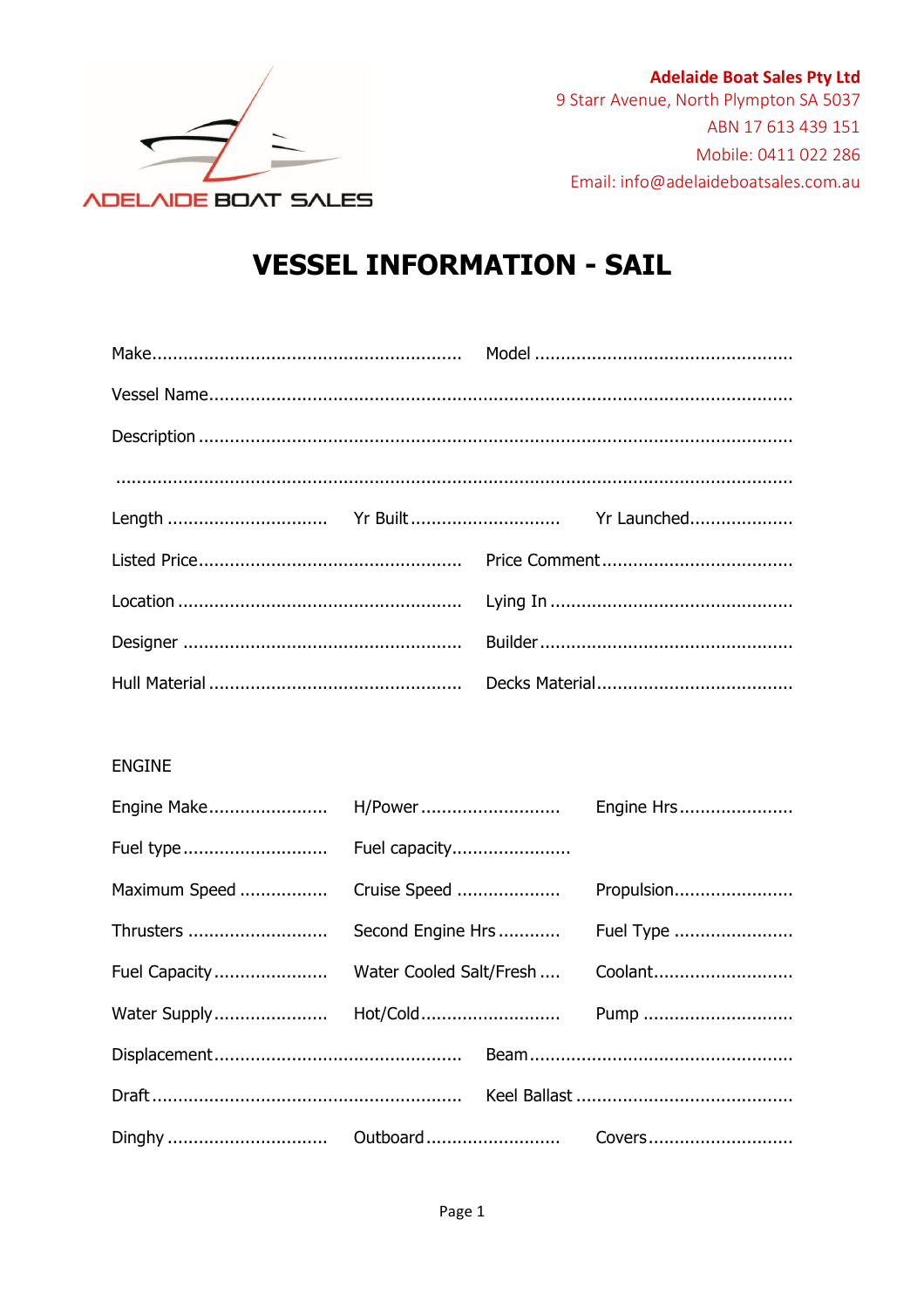## **ACCOMMODATION**

| Water Maker                             |  |  |  |
|-----------------------------------------|--|--|--|
|                                         |  |  |  |
| <b>GROUND TACKLE</b>                    |  |  |  |
|                                         |  |  |  |
|                                         |  |  |  |
|                                         |  |  |  |
|                                         |  |  |  |
|                                         |  |  |  |
|                                         |  |  |  |
| MOB Equipment Dan Buoy  Fire Protection |  |  |  |
|                                         |  |  |  |
| <b>ELECTRICS</b>                        |  |  |  |
|                                         |  |  |  |
|                                         |  |  |  |
|                                         |  |  |  |
|                                         |  |  |  |
|                                         |  |  |  |
|                                         |  |  |  |